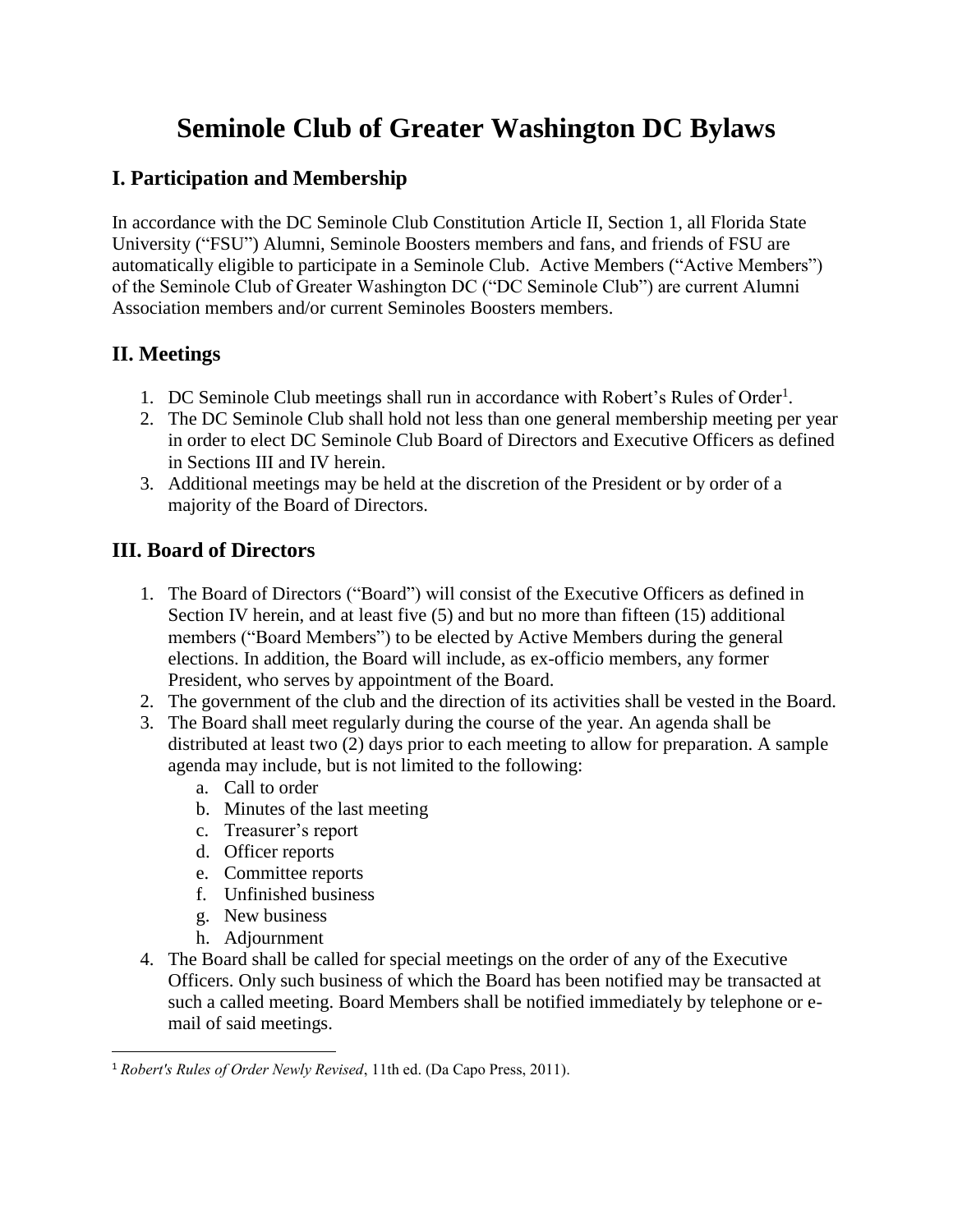- 5. A quorum is defined as a simple majority of Board Members. Should a quorum not be present, interim decisions must be reviewed and approved at the next board meeting that a quorum is present.
- 6. The President, upon the written request of Board Members, must call a regular meeting of the Board.

# **IV. Executive Officers**

- 1. There shall be four (4) elected Executive Officers of the Board ("Executive Officers"):
	- a. President
	- b. Vice President
	- c. Secretary
	- d. Treasurer
- 2. The President shall preside at all meetings and shall have general supervision of all affairs of the club. The President shall be the official representative of the club on all occasions except when otherwise designated.
- 3. The Vice President shall perform the duties of the President in his or her absence.
- 4. The Secretary shall keep an accurate record of all meetings as well as a list of the club's membership with the address and telephone number of each member. The Secretary also shall conduct the correspondence of the club, including overseeing the coordination of newsletters and other mailings.
- 5. The Treasurer shall receive all monies of the club and deposit same in a bank approved by the Board. The Treasurer shall pay all club debts and submit a report at every business meeting.
- 6. The immediate former President of the club will serve in an ex-officio capacity. The former President will have no voting status with the Board. All former club Presidents are welcome to serve in an ex-officio capacity, but shall have no voting status with the Board.

# **V. Board Of Directors Elections, Eligibility and Terms**

- 1. Board Members shall be elected for a term of one (1) year, concurrent with the Board year cycle beginning July 1st and ending June 30th each year ("Term").
- 2. To be eligible to serve as an Executive Officer, Active Members must have served a minimum of one (1) Term as a Board Member with the DC Seminole Club.
- 3. The President shall serve no more than two (2) consecutive Terms.
- 4. Board Members and Executive Officers must be Active Members for the Term during which they serve on the Board.
- 5. An incumbent Board Member or Executive Officer running for a subsequent, consecutive Term shall have obtained at a minimum of five (5) DC Seminole Club Participation Points ("Participation Points") and attended at least seventy-five percent of (75%) DC Seminole Club Board Meetings (collectively "Incumbent Board Member Participation Requirements") during the previous Term:
	- a. Participation Points may be obtained by an Active Member participating in sanctioned DC Seminole Club Activities.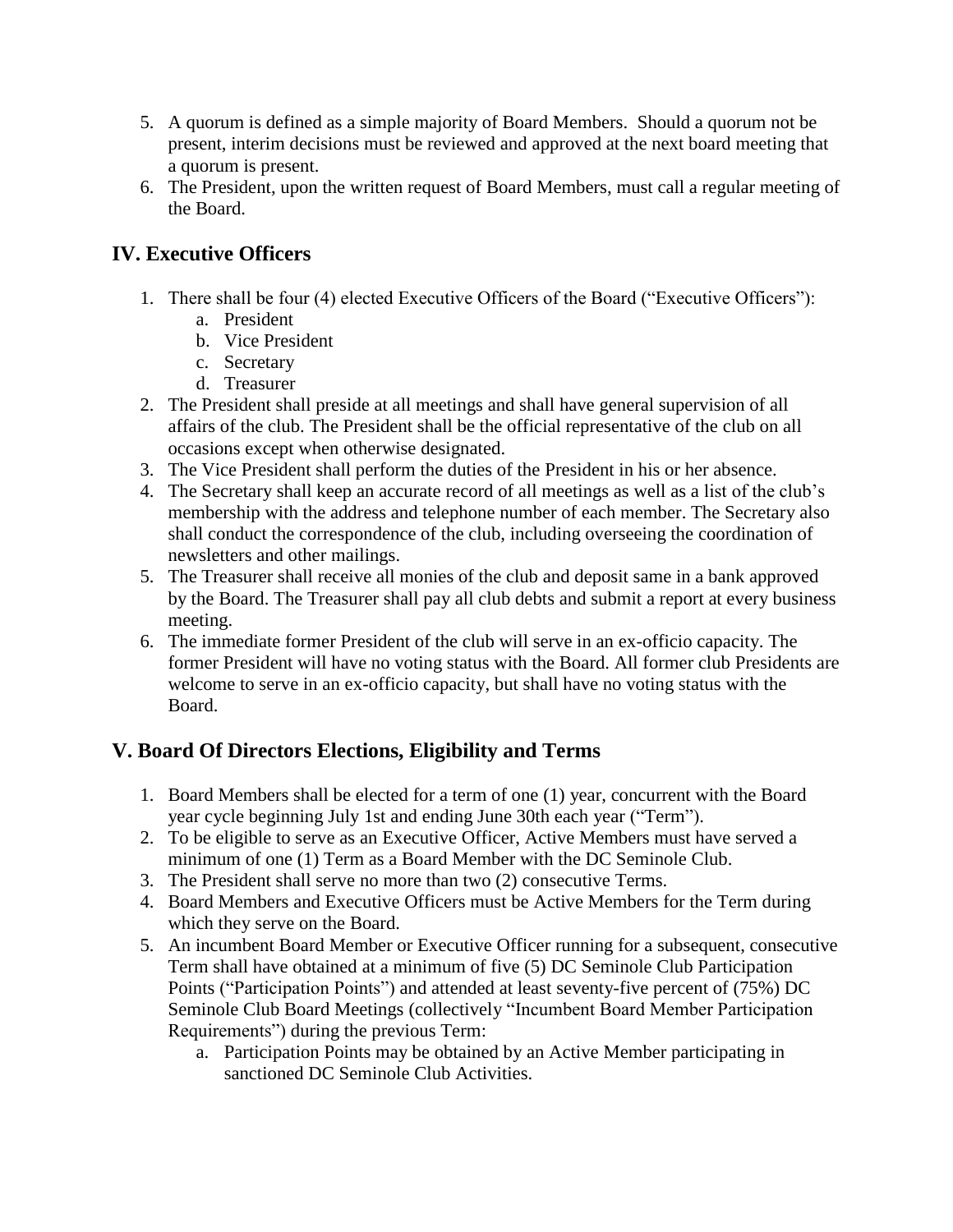- b. Participation in a DC Seminole Club Activities will count as one Participation Point unless otherwise noted. Participation in DC Seminole Club Activities is defined as:
	- I. Staffing DC Seminole Club Game Watching Events
		- A. Staffing two (2) DC Seminole Club Game Watching Events will count as one (1) Participation Point.
		- B. No more than two (2) Participation Points may be obtained by Staffing DC Seminole Club Game Watching Events
	- II. Attending DC Seminole Club Community Service Events
	- III. Attending DC Seminole Club Fundraising Events
	- IV. Attending DC Seminole Club Scholarship Events
	- V. Attending other DC Seminole Club events, which the Board has designated, by vote.
- c. Participation in DC Seminole Club Board Meetings is defined as attendance at regular or special meetings of the Board.
- d. Failure to meet the Incumbent Board Member Participation Requirements shall result in the ineligibility of the incumbent Board Member or Executive Officer to run for a subsequent Term as a Board Member or Executive Officer for a period of one (1) year.
- e. The Board may, by vote, waive Incumbent Board Member Participation Requirements
- 6. When a vacancy occurs among either officers or other directors of the Board, the President shall appoint a club member to fill the unexpired term of office with the consent of the majority of the Board. Should the President not be able to serve out his or her Term and less than six months remain in that Term, the Vice President shall assume the office of President and an interim Vice President shall be elected, from eligible candidates on the Board, by a special election by the Board. In the event the elected interim Vice President is an Executive Officer, that Executive Officer's position shall be filled by election, from eligible candidates on the Board, by a special election by the Board. If the President is not able to serve his or her Term and more than six months remain in that Term, there shall be a special election called by the Board to fill the vacancy.
- 7. Only Active Members will be eligible to vote in DC Seminole Club Board elections.

Each Active Member will be permitted to contribute up to one vote per Board Member and Executive Officer vacancy in each election cycle.

### **VI. Standing Committees and Special Committees**

1. The standing committees of the Board may include but are not limited to the following: Events, Membership, Public Relations, Community Services, University Support, and Nominating Committee. A minimum of one Board Member shall serve on each committee as Chair, or appoints a Chair, and be the liaison with the Board. All committee members shall serve at the discretion of the Board. The duties of the committees may include but are not limited to: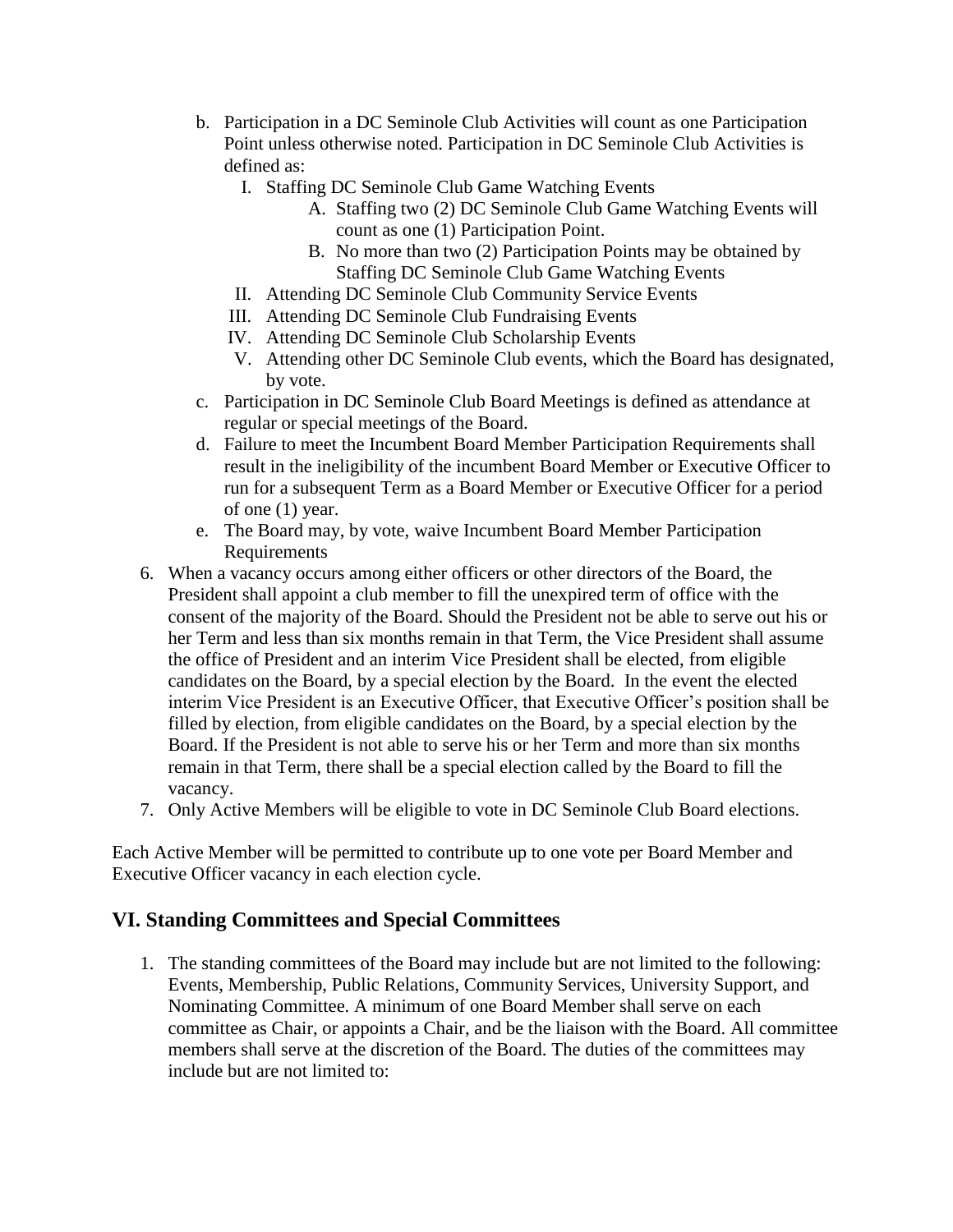- a. The Events Committee will oversee the coordination of club events, including game-watching parties, meeting, service and social events and ticket sales.
- b. The Membership Committee will be the club liaison with the FSU Alumni Association and encourage membership in both the national association and coordinate club member recruitment and retention.
- c. The Public Relations Committee will oversee updating the club's Website and coordinates publicity for all club-sponsored activities.
- d. The Community Service Committee will plan, coordinate, and supervise the volunteer and community service events for the club.
- e. The University Support Committee will promote, plan, and coordinate local area events that involve officials for the Florida State University or promotes the Florida State University in the club geographic area. The committee will oversee the selection of the Spycher Scholarship and/or other academic scholarship recipients.
- f. The Nominating Committee will compile a list of eligible candidates for Board positions, oversee all election procedures, including the preparation of ballots (via paper or electronic means, at the Board's discretion) to eligible member voters¸ providing voting instructions, counting all votes taken at the general elections meeting and validating the results to the Board. The President shall appoint members of the Nominating Committee, consisting of no fewer than three (3) Board Members and no more than five (5) Board Members, and the Committee shall be approved by the Board approximately three months prior to the end of the Board's current Term. The committee shall be responsible for seeing that each step of the elections process is carried out in a timely manner so that the process is completed no later than one month prior to the time the new Board takes office. The Chairperson will be appointed by the President.
- 2. Special ad hoc committees shall be appointed at the discretion of the Board to coordinate special events and projects sponsored by the club.

### **VII. Removal of Directors, Officers, and/or Members**

Any Board Member, Executive Officer, Active Member, or participating member of the club may, by a two-thirds majority vote of the full Board, be removed whenever, in the judgment of the Board, the best interest of the DC Seminole Club will be served.

### **VIII. Amendments**

These Bylaws may be amended at any regular meeting of the club membership by a simple majority vote of the voting Board Members.

# **IX. Scholarship**

Scholarships awarded by the DC Seminole Club shall be awarded through an unbiased Selection Process. Criteria for scholarship selection processes will be developed by the Board and released along with scholarship announcements. Family members (spouse, parents, siblings and children)